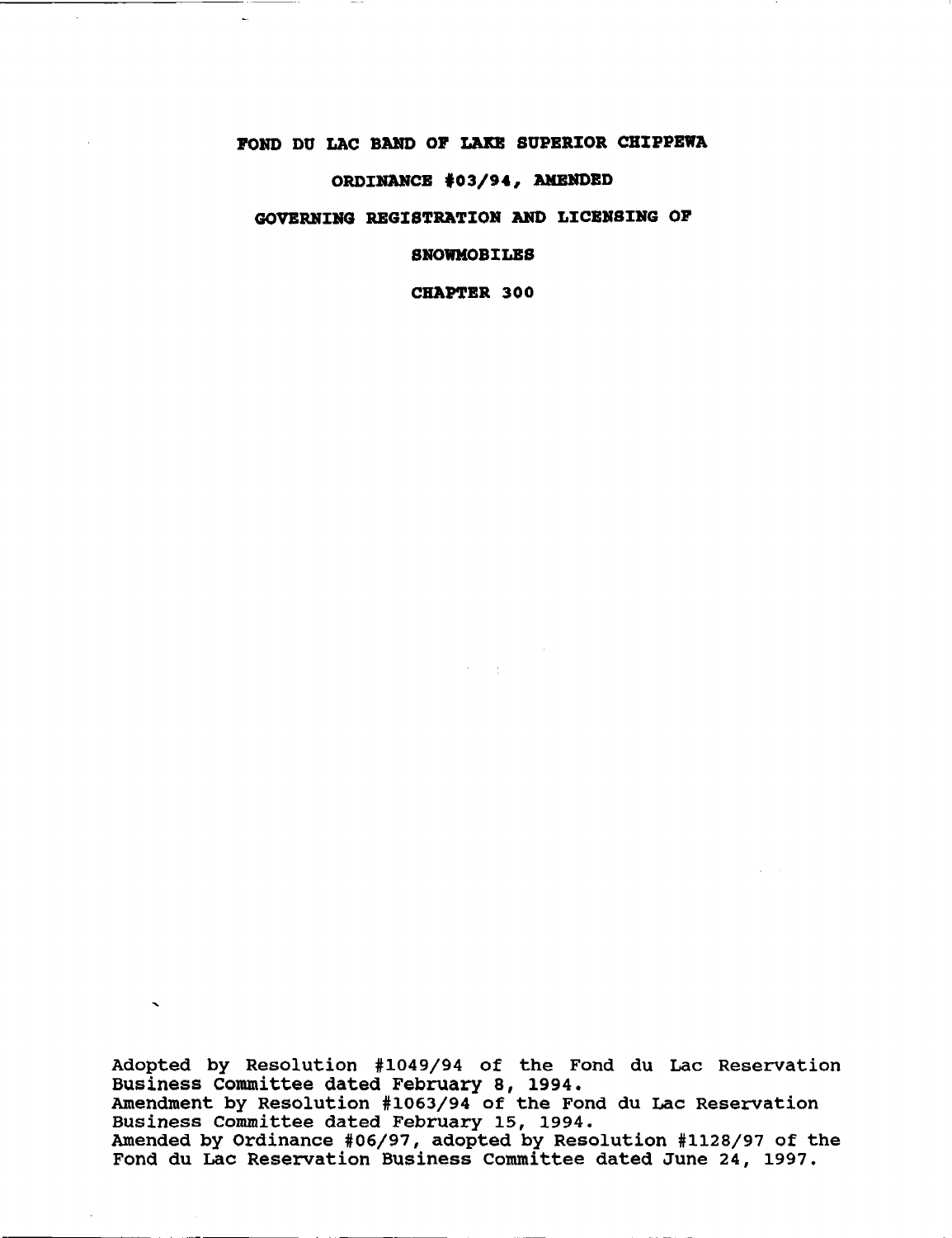## CHAPTER 300

# INDEX

| SECTION 1.        | PURPOSE                                                                                                                                                              | $\mathbf{1}$            |
|-------------------|----------------------------------------------------------------------------------------------------------------------------------------------------------------------|-------------------------|
|                   | SECTION 1.1. APPLICATION                                                                                                                                             | $\mathbf{1}$            |
| <b>SECTION 2.</b> | DEFINITIONS                                                                                                                                                          | $\mathbf{1}$            |
| <b>SECTION 3.</b> | SNOWMOBILE REGISTRATION                                                                                                                                              | $\overline{\mathbf{z}}$ |
|                   | Subd. 1.<br>GENERAL REQUIREMENTS                                                                                                                                     | $\overline{2}$          |
|                   | <b>APPLICATION, ISSUANCE, REPORTS</b><br>Subd. 2.<br>$\begin{array}{cccccccccccccc} \bullet & \bullet & \bullet & \bullet & \bullet & \bullet & \bullet \end{array}$ | $\overline{2}$          |
|                   | <b>FEES FOR REGISTRATION</b><br>Subd. 3.                                                                                                                             | 3                       |
|                   | SNOWMOBILE REGISTRATION NUMBER SIZE<br>Subd. 4.<br>AND AFFIXATION                                                                                                    | 3                       |
|                   | Subd. 5. GENERAL PROHIBITION                                                                                                                                         | 3                       |
|                   | Subd. $6.$<br>RENEWAL                                                                                                                                                | 4                       |
|                   | Subd. 7.<br>LOSS OR DESTRUCTION, DUPLICATE LICENSE                                                                                                                   | 4                       |
|                   | TRANSFER OF OWNERSHIP, DESTRUCTION OR<br>Subd. 8.<br>ABANDONMENT OF SNOWMOBILE                                                                                       | 4                       |
|                   | Subd. 9. GROUNDS FOR REFUSING REGISTRATION                                                                                                                           | $\ddot{\phantom{1}}$    |
|                   | Subd. 10. ISSUANCE AND CONTENTS OF REGISTRATION<br>CERTIFICATE                                                                                                       | 4                       |
|                   | Subd. 11. ISSUANCE OF DUPLICATE REGISTRATION<br>CERTIFICATE                                                                                                          | 4                       |
|                   | SECTION 4. DISPOSITION OF RECEIPTS; DEDICATED ACCOUNT                                                                                                                | 5                       |
|                   | SECTION 5. SUSPENSION OR REVOCATION OF REGISTRATION                                                                                                                  | 5                       |
|                   | Subd. 1. PERIOD OF SUSPENSION                                                                                                                                        | 5                       |
|                   | Subd. 2. RETURN OF CERTIFICATE OF REGISTRATION                                                                                                                       | כ                       |
|                   | Subd. 3. REVOCATION                                                                                                                                                  | 5                       |
|                   | SECTION 6. PENALTIES                                                                                                                                                 | 5                       |
|                   | <b>SECTION 7. ENFORCEMENT AUTHORITY</b>                                                                                                                              | 6                       |
|                   | <b>SECTION 8. SEVERABILITY</b>                                                                                                                                       | 6                       |
|                   | SECTION 9. TRIBAL COURT FORUM; LIMITED WAIVER OF<br>SOVEREIGN IMMUNITY                                                                                               | 6                       |
|                   | SECTION 10. ENFORCEMENT BY REGISTRAR                                                                                                                                 | 7                       |
|                   | SECTION 11. RESERVATION OF RIGHT                                                                                                                                     | 7                       |
|                   | <b>SECTION 12. BAND ATTORNEY OBLIGATIONS</b>                                                                                                                         | 7                       |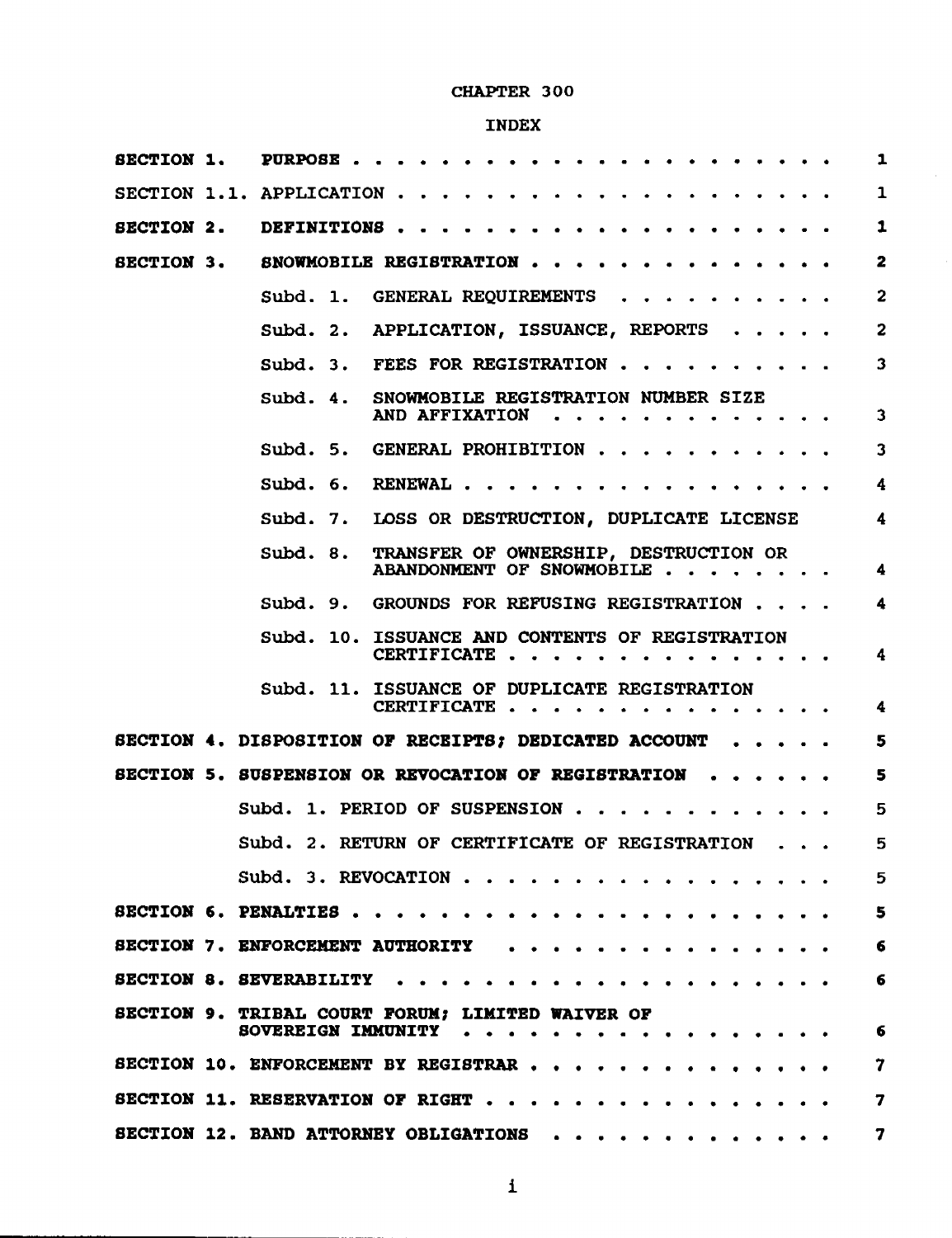#### FOND DU LAC SNOWMOBILE REGISTRATION AND LICENSING ORDINANCE

#### #03/94, AMENDED

## CHAPTER 300

#### PREAMBLE

This Chapter of FDL Ordinance #03/94 *is* enacted by the Fond du Lac Band of Lake Superior Chippewa to provide for the establishment of standards for the registration and licensing of Snowmobiles, the establishment of lawful regulations for the operation of Snowmobiles and other related purposes.

SECTION. 1. PURPOSE.

The Fond du Lac Reservation Business Committee as the governing body of the Fond du Lac Band of Lake Superior Chippewa finds that the registration and licensing of Snowmobiles within the boundaries of the Reservation has a direct affect on the political integrity, economic<br>security, and health and welfare of its members. Pursuant to the security, and health and welfare of its members. inherent powers of the Fond du Lac Band to exercise civil regulatory authority in such matters and pursuant to the authorities in Article I, Sec. 3; Article VI, Sec. 1(b), (c), (d) and (e) of the constitution of the Minnesota Chippewa Tribe, the Reservation Business Committee of the Fond du Lac Band of Lake Superior Chippewa has enacted this Fond du Lac Snowmobiles Registration and Licensing Ordinance regulating the registration and licensing of Snowmobiles within the presently recognized boundaries of the Fond du Lac Reservation.

#### SECTION 1.1 APPLICATION.

The provisions of Chapter 300, "The Fond du Lac Snowmobile Registration and Licensing Ordinance," shall apply to owners of snowmobiles who are enrolled members of the Fond du Lac Band of Lake Superior Chippewa and who reside within the boundaries of the Fond du Lac Reservation, and to snowmobiles owned and operated by the governing body of the Fond du Lac Band of Lake Superior Chippewa.

#### SECTION 2. DEFINITIONS.

Subdivision 1. In this Ordinance the following words and phrases have the designated meaning unless a different meaning is expressly provided or the context clearly indicates a different meaning.

Subd. 2. "Court" means the Fond du Lac Tribal Court.

Subd. 3. "Fond du Lac Band" means the Fond du Lac Band of Lake Superior Chippewa.

Subd. 4. "Fond du Lac Reservation" means all the lands within the boundaries of the Fond du Lac Reservation as established by the Treaties of September 30, 1854, 10 Stat. 1109 and the Executive Order of 1858.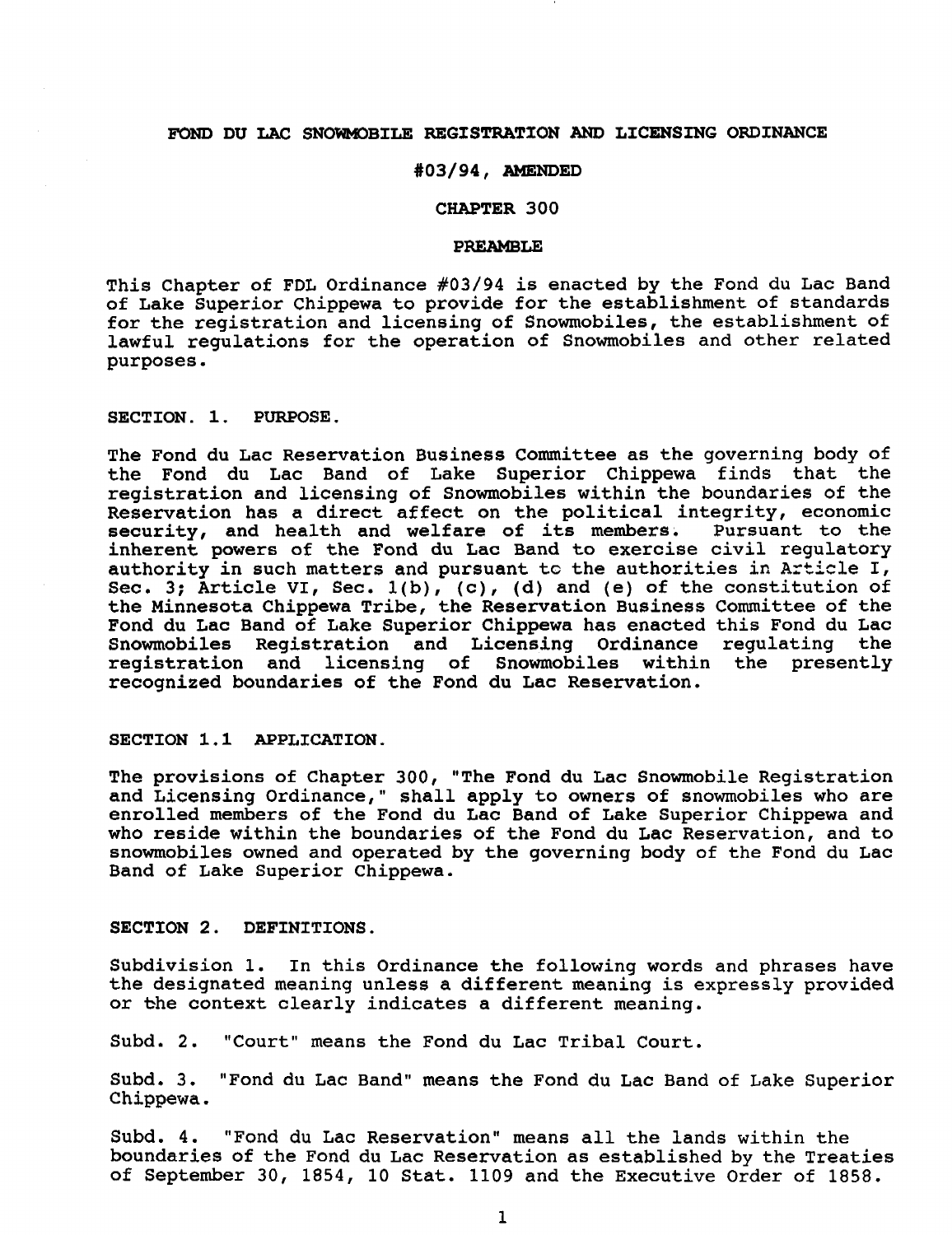Subd. 5. "License" means the number assigned a snowmobile together with a registration decal evidencing the validity of the license.

Subd. 6. "Licensing" means the assignment of a registration number and the issuance of a registration decal to a snowmobile.

Subd. 7. "Operate" means to ride *in* or on and control the operation of a snowmobile.

Subd. 8. "Operator" means every person who operates or is *in* actual physical control of a snowmobile.

Subd. 9. "Owner" means any person, other than a lien holder, having the property in or title to a snowmobile entitled to the use or possession thereof.

Subd. 10. "Person" includes an individual, partnership, corporation, the Fond du Lac Band and its subdivisions, and any body of persons, whither incorporated or not.

Subd. 11. "Register" means the act of issuing a registration certificate and assigning a registration number to a snowmobile, and to renew same.

Subd. 12. "Registrar" means the individual duly appointed by the Reservation Business Committee as the Registrar of the Fond du Lac Motor Vehicle Licensing Administration.

Subd. 13. "Registration Certificate" means the document issued by the Registrar evidencing registration and certifying ownership.

subd. 14. "Reservation Business Committee" means the governing body of the Fond du Lac Band of Lake Superior Chippewa.

Subd. 15. "Snowmobile" means a self-propelled vehicle designed for travel on snow or *ice* steered by skis or runners.

SECTION 3. SNOWMOBILE REGISTRATION.

Subdivision 1. General Requirements. A person may not operate, give permission to operate, or transport a snowmobile unless the snowmobile has been registered under this section. A person may not sell a snowmobile without furnishing the buyer <sup>a</sup> bill of sale on <sup>a</sup> form prescribed by the Registrar.

Subd. 2. Application, issuance, reports. Application for registration or reregistration shall be made to the Registrar in such form as the Registrar shall prescribe, and shall state the name and address of every owner of the snowmobile and be signed by at least one owner. Registrants must be 18 years of age or older prior to applying for registration of a snowmobile. Upon application for registration and payment of the required fee(s), as hereinafter provided, a snowmobile registration certificate and registration decal shall be issued to the applicant, and a registration number assigned. The registration number assigned <sup>a</sup> snowmobile shall remain the same if continually renewed, and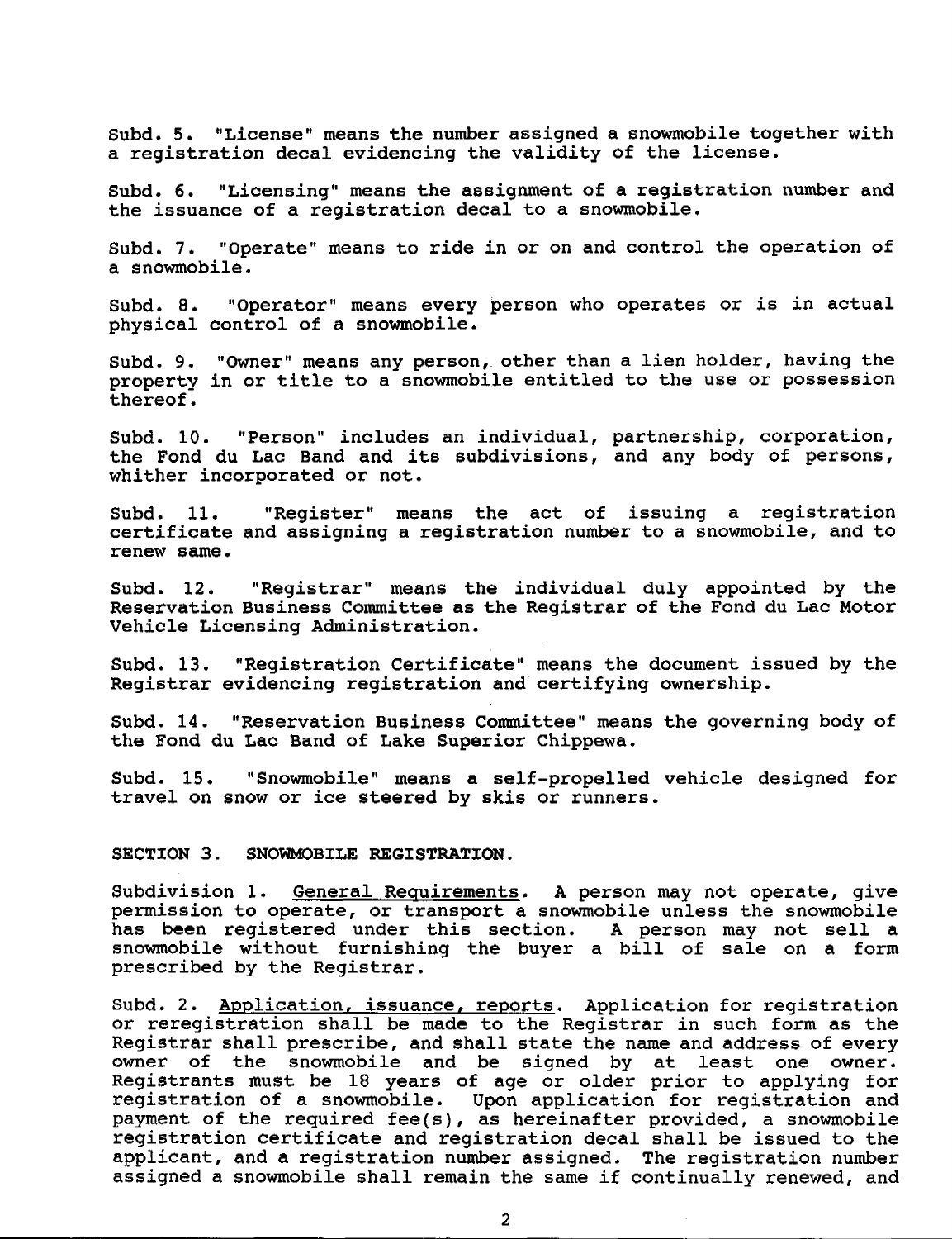the owner shall purchase the assigned registration numbers. The Registration certificate and registration decal are valid for a period of three years, expiring on December 31. The registration number and registration decal shall be affixed to the machine as provided in subdivision 4 hereof.

Subd. 3. Fees for registration. registration issued for a period of three (3) calendar years, or a portion thereof, shall be as follows: The fee for each snowmobile

- (A) \$12.00, for a period of three (3) calendar years;
- (B) \$-0-, for all snowmobiles owned by the Fond du Lac Band or political subdivision for a period of three  $(3)$  calendar years;  $(3)$  calendar
- (C) \$4.00, for each transfer;
- (0) \$4.00, for each duplicate registration decal; and
- (E) \$4.00, for each duplicate registration certificate.

#### Subd. 4. Snowmobile registration number size and affixation.

- (A) The registration number of the snowmobile, shown on the registration certificate, and the registration decal, shall be affixed to the snowmobile and maintained *in* <sup>a</sup> clear, legible manner.
- (B) The registration number of the snowmobile shall be affixed in the space provided therefor, on each side of the cowling on the upper half of the vehicle, as follows:
	- (1) A clear area shall be provided on each side of the cowling or pan with the minimum size of <sup>3</sup> 1/2 inches vertical by 12 inches horizontal.
	- (2) It shall be <sup>a</sup> minimum of <sup>12</sup> inches from the ground when the machine is resting on a hard surface.
- (C) All letters and numbers shall be of <sup>a</sup> color which will contrast with the surface to which applied, and shall be at least three inches high and three- , eighths inch stroke.
- (D) The registration decal shall be adhered immediately<br>following he registration number at the registration number aforementioned location.

Subd. 5. General prohibition. No person shall operate or transport, and no person shall permit the operation of, <sup>a</sup> snowmobile within the boundaries of the Fond du Lac Reservation which does not have its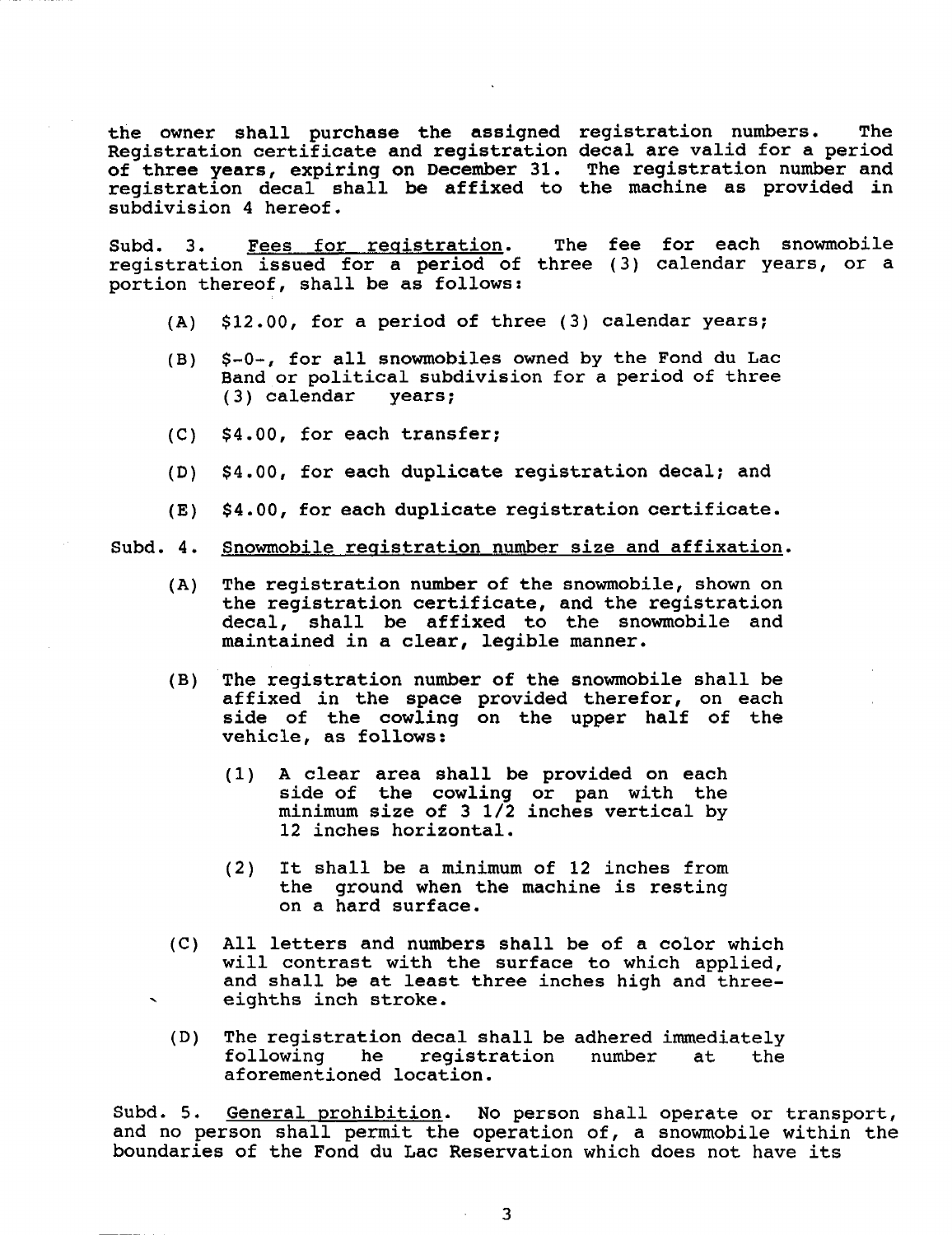registration number and unexpired decal affixed *in* the form and manner required by subdivision 4 of this Section. The owner of a snowmobile shall be responsible for its operation in <sup>a</sup> manner which is safe and lawful.

Subd. 6. Renewal. License issued hereunder shall expire on December 31 of the year of expiration, as evidenced on the registration decal, and may be renewed *in* the manner provided for original issuance.

Subd. 7. Loss or destruction, duplicate registration decal. Upon receipt of affidavit of loss or destruction of a registration decal issued hereunder, together with the required fee prescribed in Section 3 subd. 3(d), the Registrar shall issue a duplicate registration decal.

Subd. 8. Transfer of Ownership, Destruction or Abandonment of Snowmobile. Within <sup>15</sup> days after the transfer of ownership, or any part **EXEMINAGELE:** WICHIN IS days also show standard of sunsisting, we any part abandonment of any snowmobile, written notice thereof shall be given to the Registrar *in* such form as the Registrar shall prescribe. Every owner or part owner of a snowmobile shall, upon failure to give such notice, be subject to penalty. Failure to give such notice of transfer of ownership shall terminate the registration without further action.

Subd. 9. Grounds for Refusing Registration.

- (A) The required fee has not been paid; or
- (B) The owner has failed to furnish the information or documents required by the Fond du Lac Band pursuant to this Ordinance; or
- (C) The owner fails to provide a valid Bill of Sale as proof of ownerShip; or
- (D) The owner has had his registration suspended or revoked in accordance with Section 5, such accordance with suspension or revocation is still *in* effect.

Subd. 10. Issuance and Contents of Registration Certificate. The Registrar shall *issue* a registration certificate upon completion of the application for registration and the payment of the required fees. registration certificate shall contain the name and address of the  $owner(s)$ , a description of the snowmobile, the serial number (if any), the registration number assigned and date of expiration.

Subd. 11. Issuance of Duplicate Registration Certificate. The Registrar shall issue a duplicate registration certificate upon receipt of an affidavit of loss or destruction of a registration certificate, issued hereunder, by any person in whose name the snowmobile is registered and upon payment of the required fee prescribed in Section 3, Subd.  $3(e)$ .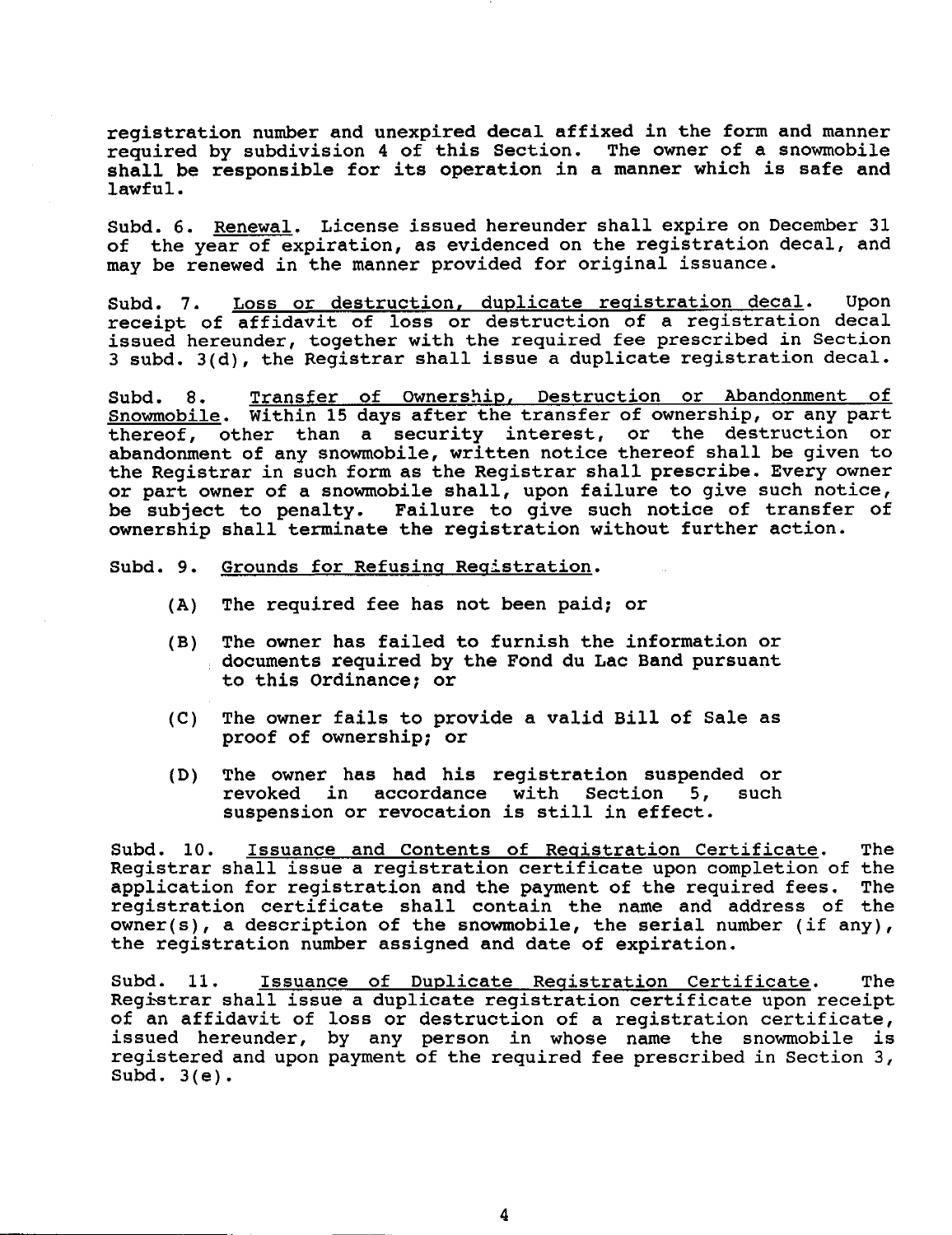SECTION 4. DISPOSITION OF RECEIPTS; DEDICATED ACCOUNT.

Subdivision 1. Disposition. All revenue derived from fees imposed by this Ordinance shall be deposited in a segregated account of the Fond du Lac Band of Lake Superior Chippewa.

#### SECTION 5. SUSPENSION OR REVOCATION OF REGISTRATION

The Registrar of the Fond du Lac Band of Lake Superior Chippewa shall suspend and/or revoke the registration when:

- (A) the registration was complete through fraud or error and the person who registered the snowmobile does not or cannot register the snowmobile properly; or
- (B) The registered owner *is in* violation of any provision of this Ordinance.

Subdivision 1. Period of Suspension. Any registration suspended pursuant to this Section continues to be suspended until reinstated by the Registrar. The Registrar shall reinstate the registration when the reason for the suspension has been removed.

Subd. 2. Return of Certificate of Registration; Penalty for Non-Compliance. Whenever the registration of a snowmobile is suspended under this section, the owner or person *in* possession of the registration certificate shall forthwith return it to the Fond du Lac<br>Band. Any person who fails to return the registration certificate Any person who fails to return the registration certificate required by this Section may be required to forfeit no more than \$50.00.

Subd. 3. Revocation. Revocation of registration shall occur when the period of suspension exceeds 90 days. The owner shall be notified in writing that the registration has been revoked pursuant to this Section.

Subd. 4. Any disputes arising under this section shall be brought before the Fond du Lac Tribal Court.

SECTION 6. PENALTIES.

Subdivision 1. Any person who shall violate any provisions of the Ordinance or any rules of the Registrar of the Fond du Lac Band of Lake Superior Chippewa shall be guilty of a misdemeanor.

Subd. 2. A person registered as owner of a snowmobile may be fined not to exceed \$300 if the snowmobile bearing the person's registration number is operated contrary to the provisions of this Ordinance. registered owner may not be so fined if (a) the snowmobile was reported as stolen to the Registrar or a law enforcement agency at the time of the alleged unlawful act, or if (b) the registered owner demonstrates that the snowmobile either was stolen or was not in use at the time of the alleged unlawful act, or if (c) the registered owner furnishes to law enforcement officers upon request the identity of the person in actual physical control of the snowmobile at the time of such violation.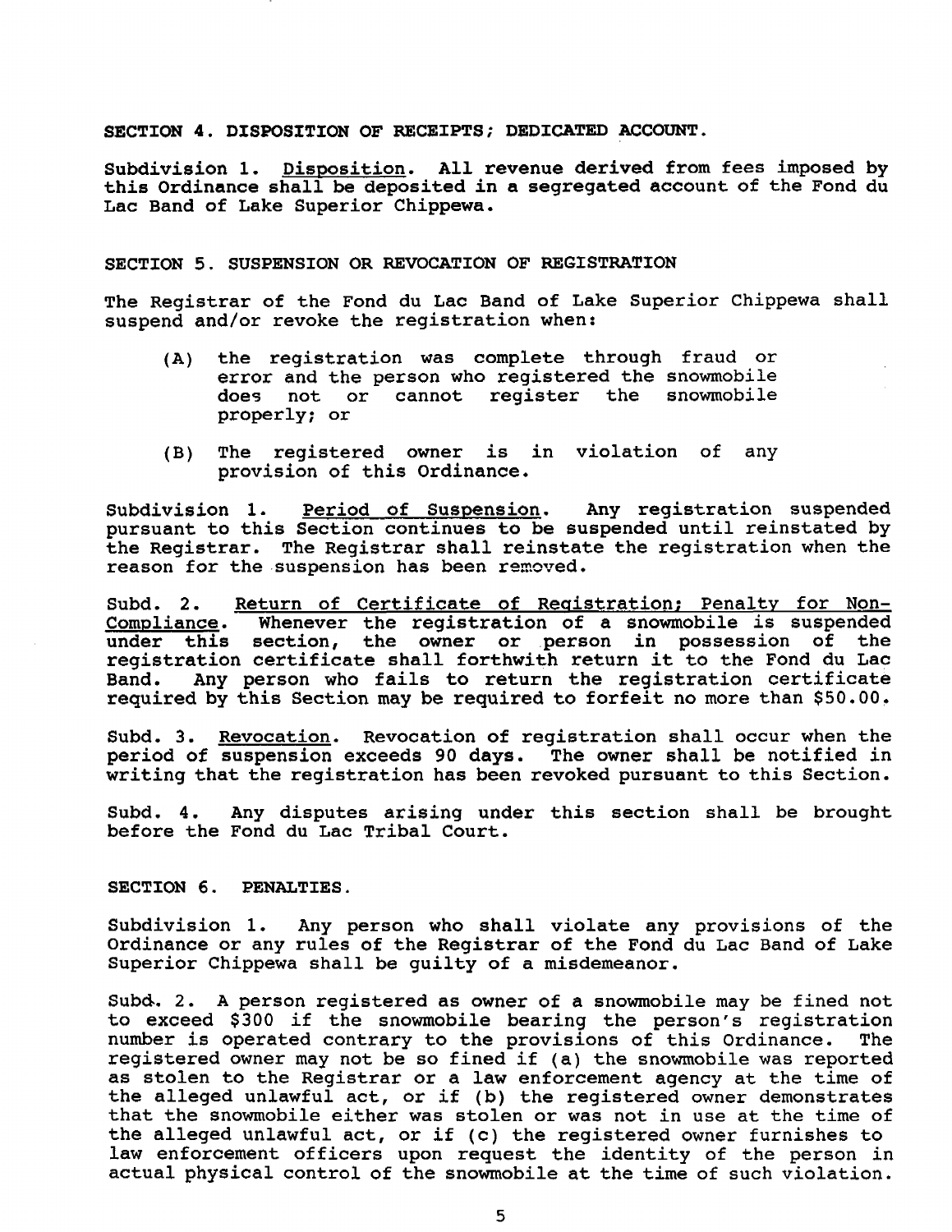The provisions of this subdivision do not prohibit or limit the prosecution of a snowmobile operator for violating any of the sections of this Ordinance.

Subd. 3. Civil Penalty: payment. The civil penalty imposed must be paid to the Band. If <sup>a</sup> person does not pay the civil penalty, the prohibition against operating a snowmobile is automatically extended until the penalty has been paid.

#### SECTION 7. ENFORCEMENT AUTHORITY

Subdivision 1. Any conservation officer or other duly-authorized law enforcement officer, may stop, inspect and detain for a reasonable time any snowmobile observed in violation of applicable laws and is empowered to issue a summons and complaint for violations of this Ordinance in the same manner as for violations of game and fish laws.

Subd. 2. It shall be illegal for any person to willfully hinder, resist, or obstruct a law enforcement officer in the performance of his official duty, or refuse to submit anything called for by him for his inspection when authorized by law.

#### SECTION 8. SEVERABILITY.

If any provision of this Ordinance or the application thereof to any person, business, corporation or circumstances is held invalid, the invalidity shall not affect other provisions or application of this Ordinance which can be given effect without the invalid provision or application and to this end the provisions of this Ordinance are declared severable.

SECTION 9. TRIBAL COURT FORUM; LIMITED WAIVER OF SOVEREIGN IMMUNITY.

The Fond du Lac Tribal Court is hereby granted jurisdiction for any cause of action which arises under this Ordinance. Nothing in this cause of action which arises under this Ordinance. Ordinance shall operate or be construed as a waiver of the sovereign immunity of the Fond du Lac Band of Lake Superior Chippewa, the Fond du Lac Reservation Business Committee or the Minnesota Chippewa Tribe, except that the Fond du Lac Band waives sovereign immunity to be sued in the Fond du Lac Tribal Court or such other court as the Fond du Lac Reservation Business Committee may designate in any seizure of property matter pursuant to the provisions of this Ordinance. Any such action shall only be directed against the Registrar, in his/her official capacity *in* order to challenge any seizure action. Any and all seizure cause of action which arise pursuant to this Ordinance shall be limited to actions against the Registrar *in* his/her official capacity for an order returning any seized goods if in the possession for the registrar or his/her office. All other causes of action which arise pursuant to this Ordinance shall be limited in relief to declaratory or injunctive measures and no damages, monetary or otherwise, including, but not limited to, attorney fees, shall be permitted. All causes of action arising must be commenced by service of complaint and filing same within <sup>90</sup> days of the first event giving rise to the cause of action.

6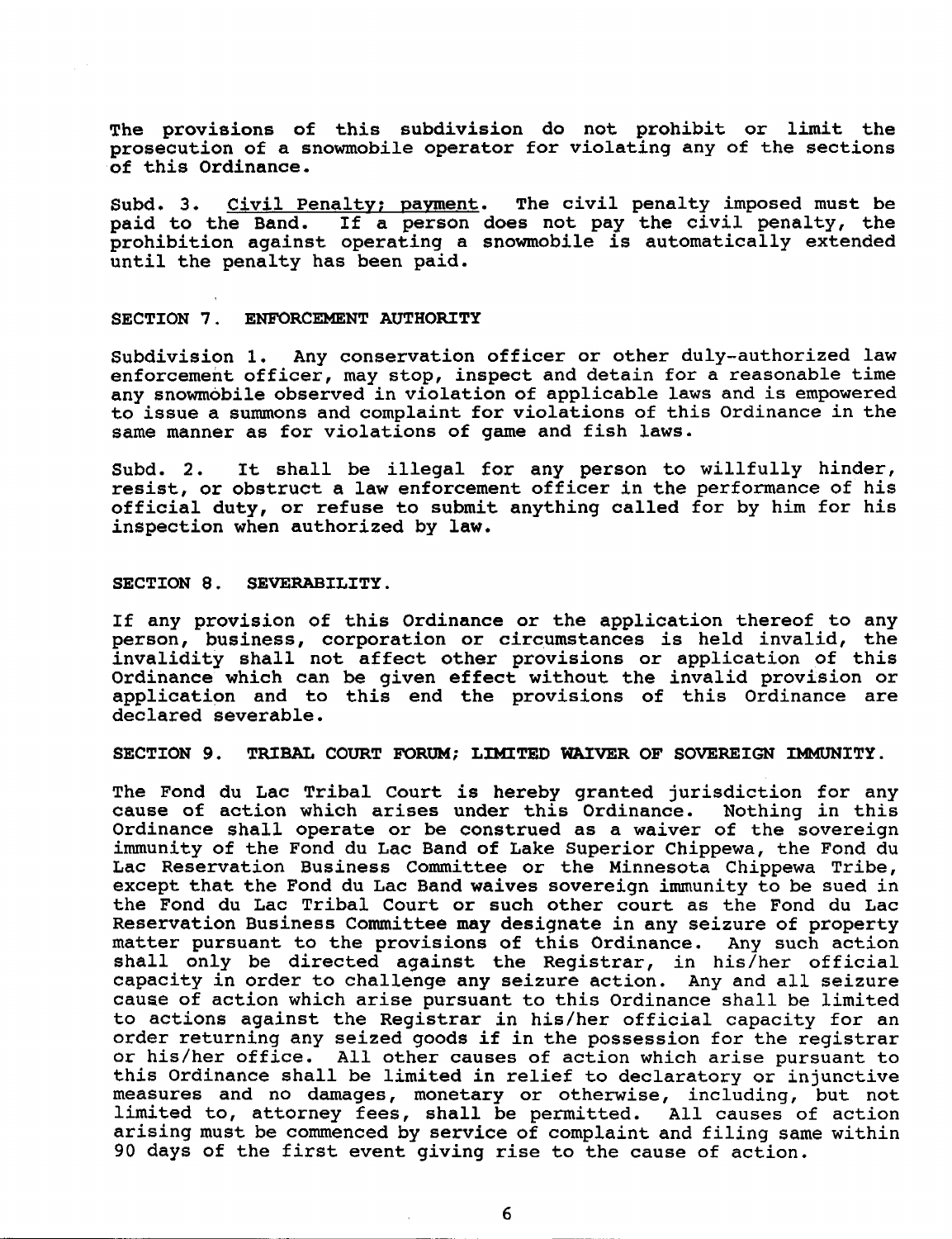#### SECTION 10. ENFORCEMENT BY REGISTRAR.

The Registrar shall enforce all provisions of this Ordinance. The Registrar may prescribe all rules and regulations consistent with the provisions of this Ordinance through the issuance of Registrar Orders. The Registrar may call upon the Fond du Lac Reservation Business Committee or any Band law enforcement officer to aid in the performance of the Registrar's duties. The Registrar may appoint current employees of the Fond du Lac Band of Lake superior Chippewa as designees as may be required to administer the provisions of this Ordinance.

#### SECTION 11. RESERVATION OF RIGHT.

The Fond du Lac Reservation Business Committee hereby reserves the right to alter, amend, or increase or decrease the fees, forfeiture and penalties imposed herein, or amend repeal the several provisions of this Ordinance, and all rights and privileges granted or extended hereunder shall be SUbject to such reserved right.

#### SECTION 12. BAND ATTORNEY OBLIGATIONS.

The Attorney(s) designated by the Fond du Lac Reservation Business Committee shall represent the interest of the Fond du Lac Band of Lake Superior Chippewa and the Registrar of Motor Vehicles in any matter arising from any provision of this Ordinance before the Fond du Lac Tribal Court.

#### **CERTIFICATION**

We do hereby certify that the foregoing Ordinance #03/94 was duly amended by Ordinance #06/97, adopted by Resolution #1128/97 by a vote of .! for, <sup>Q</sup> against, 0 silent, with a quorum of 5 being present at a Special Meeting of the Fond du Lac Reservation Business Committee held on June 24. 1997, on the Fond du Lac Reservation.

Robert B. Peacock, Chairman

 $s_{\ell}$ ./Treas. Peter J.

law,M03AfIO.C8J "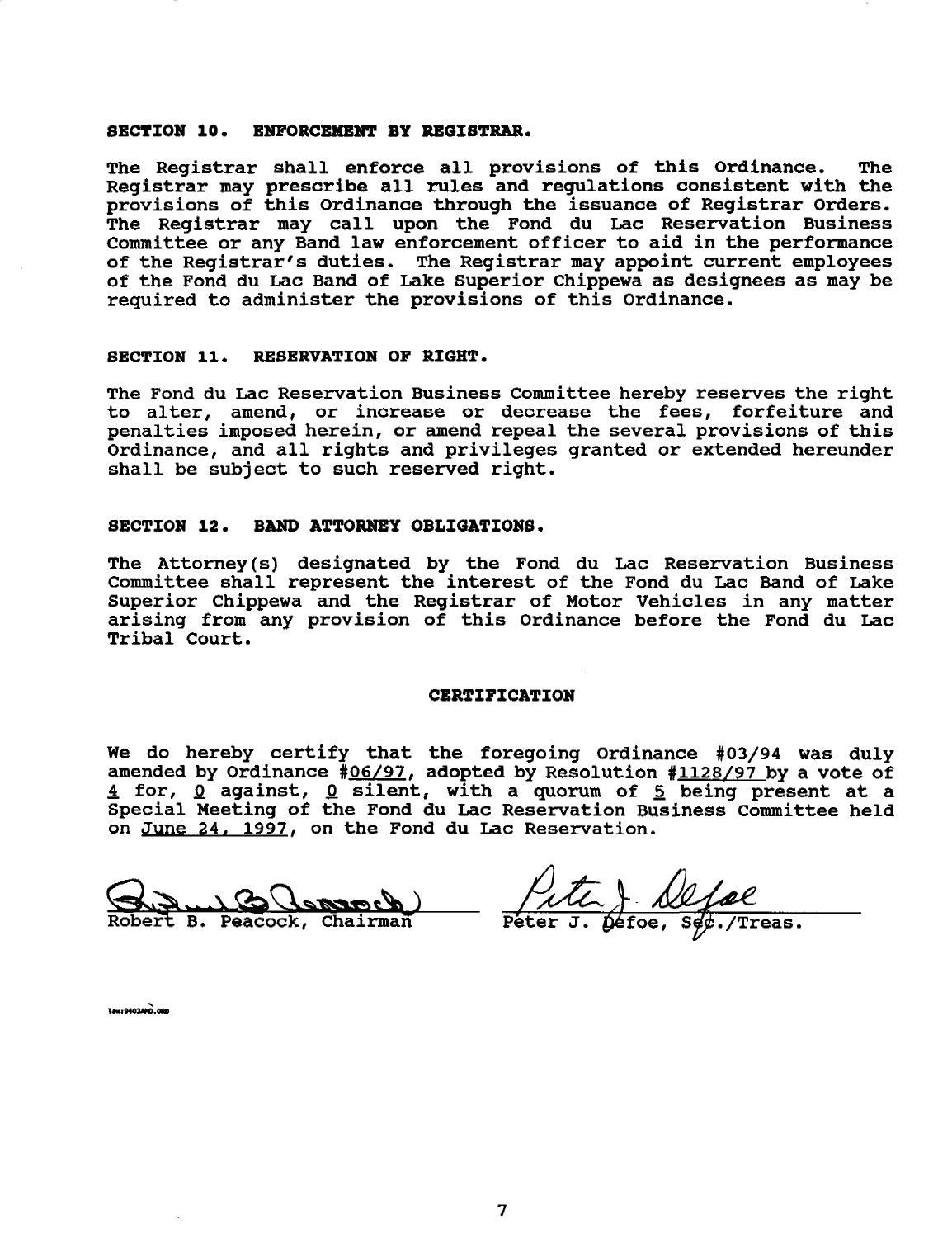# Fond du Lac Keservation **Business Committee**

105 University Road, Cloquet, MN 55720 Phone (218) 879-4593 Fax (218) 879-4146



Chairman Robert B. Peacock

Secretary/Treasurer Peter J. Defoe

Dist. I Councilman Clifton Rabideaux

Dist. II Councilman Herman Wise

Dist. III Councilman George Dupuis

**WHEREAS.** 

**Executive Director** L Jean Mulder

RESOLUTION # 1049 94

The Fond du Lac Reservation Business Committee, on behalf of the Fond du Lac Band of Lake Superior Chippewa, hereby enacts the following Resolution:

WHEREAS, the Fond du Lac Reservation is a sovereignty, created by the Treaty of September 30, 1854, 10 Stat. 1109, as the perpetual home of the Fond du Lac Band of Lake Superior Chippewa, which possesses the inherent jurisdiction and authority to exercise regulatory control within the boundaries of the Fond du Lac Reservation; and  $\sim 10$ 

> it is the sovereign obligation of the Fond du Lac Reservation Business Committee, as the Governing Body of the Fond du Lac Band, under the Indian Reorganization Act, 25 U.S.C. § 461 et seq., and in accordance with the Indian Self-Determination Act. 25 U.S.C. § 450 et seq., to assume the responsibilities of self government; and

WHEREAS. the Fond du Lac Reservation Business Committee, adopted the Fond du Lac Motor Vehicle Licensing Ordinance, Chapter 100, regulating motor vehicle licensing within the boundaries of the Fond du Lac Reservation, by Resolution #04/87 dated January 8, 1987 as amended February 8, 1994; and

the Fond du Lac Reservation Business Committee has determined it **WHEREAS,** to be in the best interests of the Fond du Lac Band to extend its civil regulatory control to include the regulation of the registration and licensing of snowmobiles; and

NOW THEREFORE BE IT RESOLVED. that the Fond du Lac Reservation Business Committee does hereby adopt the following Ordinance, to become effective March 1, 1994:

> Ordinance  $\sharp$   $\bigcup$  3 . entitled the "Fond du Lac Snowmobile Registration and Licensing Ordinance, Chapter 300."

We do hereby certify that the foregoing Resolution was duly presented and acted upon by a vote of  $3$  for,  $0$  against,  $0$  silent, with a quorum being present at a Special Meeting of the Fond du Lac Reservation Business Committee held on  $f_{\ell}$ b $\gamma$ u $\alpha$  $\gamma$ u  $\gamma$  , 1994 in Cloquet, Minnesota.

**Robert B. Peacock, Chairman** 

D≝foe. **Sec**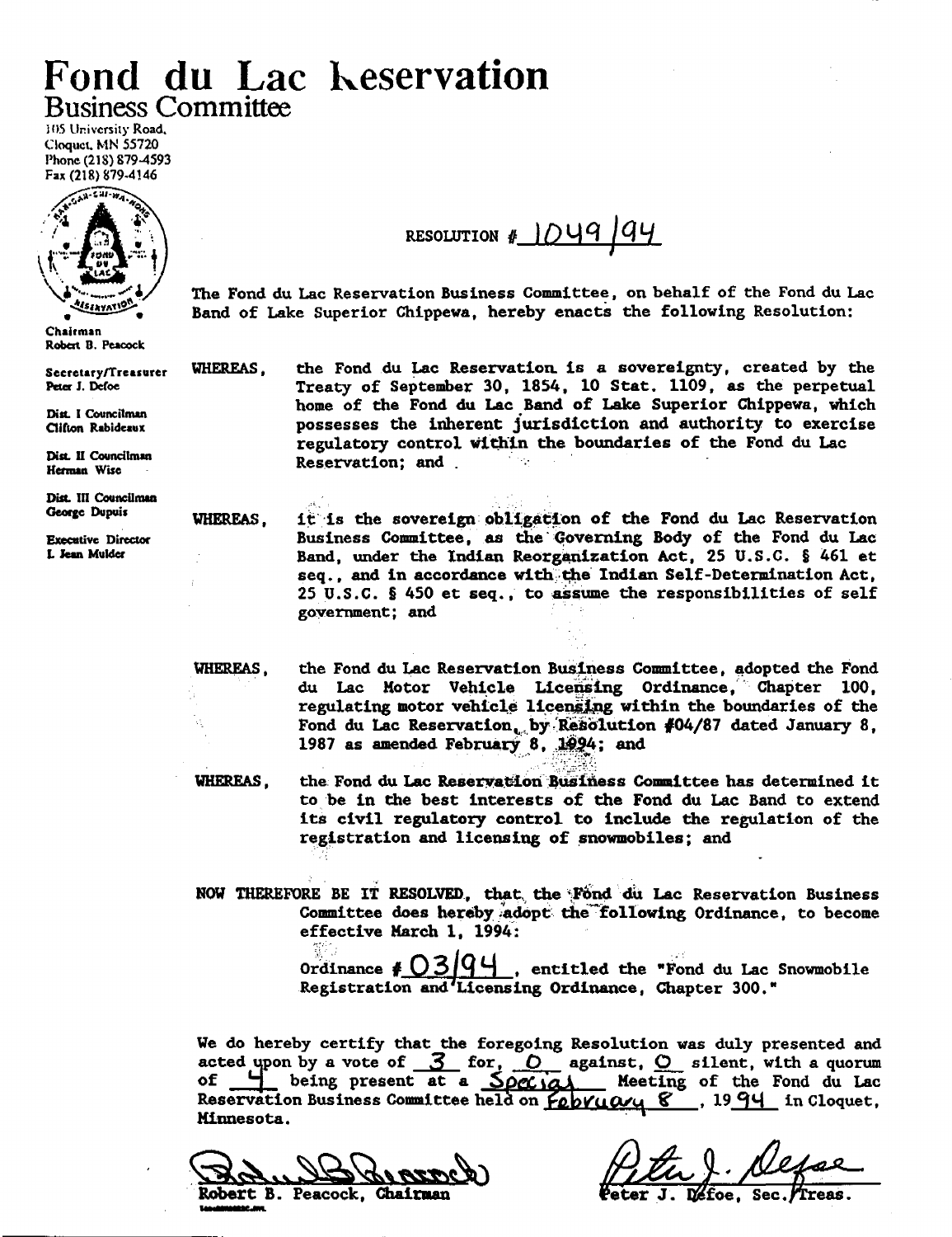# **Fond du Lac Reservation Business Committee**

105 University Road, Cloquet, MN 55720 Phone (218) 879-4593 Fax (218) 879-4146



Chairman Robert B. Peacock

Secretary/Treasurer Peter J. Defoe

Dist. I Councilman Clifton Rabideaux

Dist. II Councilman Herman Wise

Dist. III Councilman George Dupuis

**Executive Director** 1. Jean Mulder

**WHEREAS.** 

**WHEREAS.** 

RESOLUTION #  $10b\frac{3}{4}$ 

The Fond du Lac Reservation Business Committee, on behalf of the Fond du Lac Band of Lake Superior Chippewa, hereby enacts the following Resolution:

WHEREAS. the Fond du Lac Reservation is a sovereignty, created by the Treaty of September 30, 1854, 10 Stat. 1109, as the perpetual home of the Fond du Lac Band of Lake Superior Chippewa, which possesses the inherent jurisdiction and authority to exercise regulatory control within the boundaries of the Fond du Lac Reservation: and

> it is the sovereign obligation of the Fond du Lac Reservation Business Committee, as the Governing Body of the Fond du Lac Band, under the Indian Reorganization Act, 25 U.S.C. § 461 et seq., and in accordance with the Indian Self-Determination Act, 25 U.S.C. §  $450^\circ$  et seq., to assume the responsibilities of self government; and

the Fond du Lac Reservation Business Committee, adopted the Fond du Lac Band of Lake Superior Chippewa Ordinance #03/94 Governing Registration and Licensing of Snowmobiles, Chapter 300, regulating the registration and licensing of submobiles within 원원 the boundaries of the Fond during Reservation, by Resolution  $#1049/94$  dated February 8, 1994, and

it is necessary to amend Ordinance #03/94 to establish the fees **WHEREAS,** for registration under Section 3. Subd. 3 of said Ordinance; and

**WHEREAS.** the Fond du Lac Reservation Business Committee has reviewed the proposed fees for registration, as follows:

> The fee for each snowmobile  $Subd. 3.$ <u>Fees for registration</u>. registration issued for a period of three (3) calendar years, or a portion thereof, shall be as follows:

(A) \$12.00, for a period of three (3) calendar years;

(B) \$-0-, for all snowmobiles owned by the Fond du Lac Band or political subdivision for a period of three (3) calendar years;

- $(C)$  \$4.00, for each transfer;
- (D) \$4.00, for each duplicate registration decal; and
- (E) \$4.00, for each duplicate registration certificate.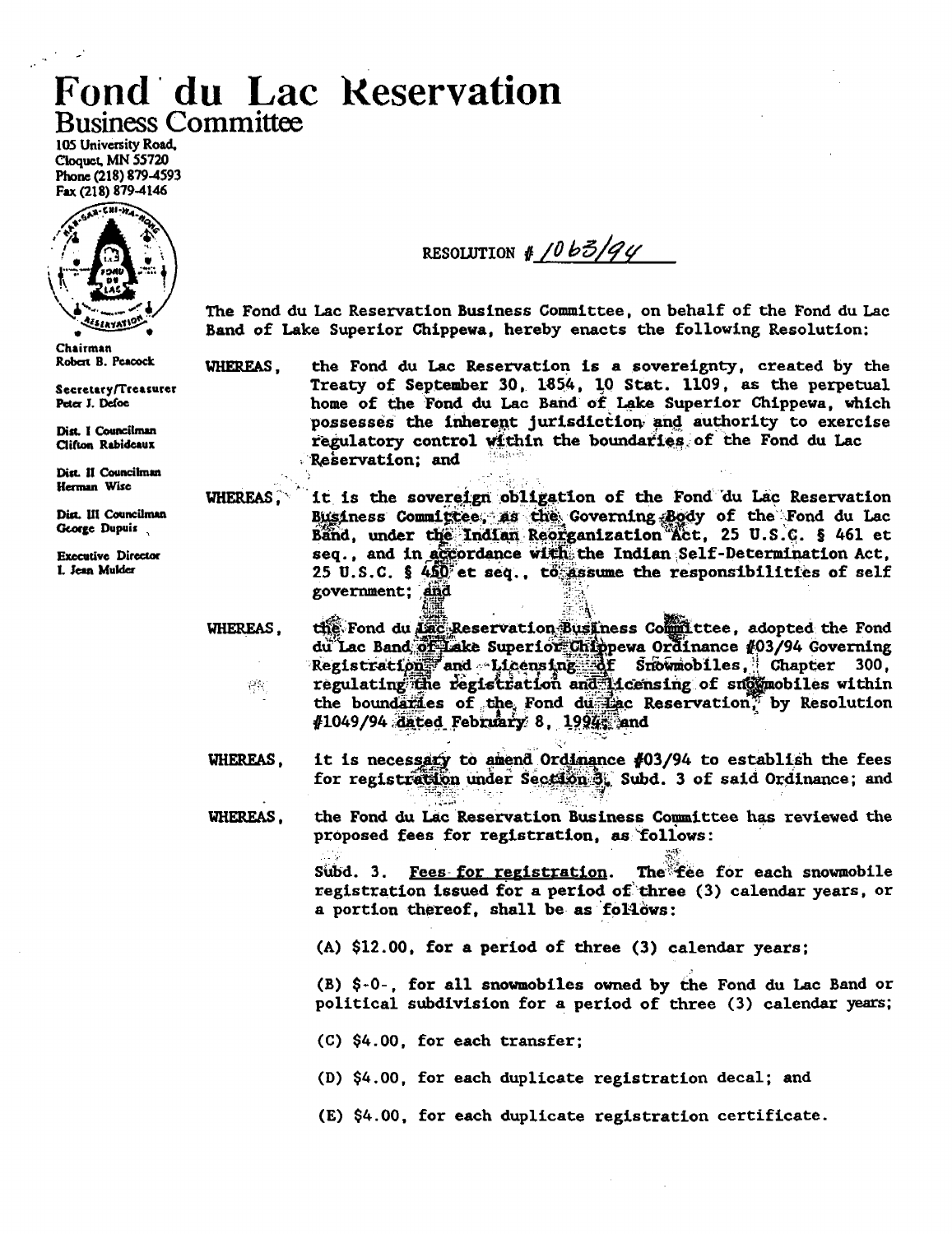FOND DU LAC RESERVATION BUSINESS COMMITTEE RESOLUTION  $\frac{1}{2}$  /0 63/94 Page  $2-of-2$ 

NOW THEREFORE BE IT RESOLVED, that the Fond du Lac Reservation Business Committee does hereby amend Ordinance  $#03/94$ , establishing the fees, as set forth above, to be fully incorporated into Section 3, Subd. 3 of the Fond du Lac Band of Lake Superior Chippewa Ordinance #03/94, Governing Registration and Licensing of Snowmobiles, Chapter 300.

We do hereby certify that the foregoing Resolution was duly presented and acted upon by a vote of  $\frac{1}{\omega}$  for,  $\frac{0}{\omega}$  against,  $\frac{0}{\omega}$  silent, with a quorum of  $\frac{3}{\omega}$  being present at a  $\frac{1}{\omega}$  Meeting of Minnesota.

Robert B. Peacock, Chairman

Treas.

Las (2000211.300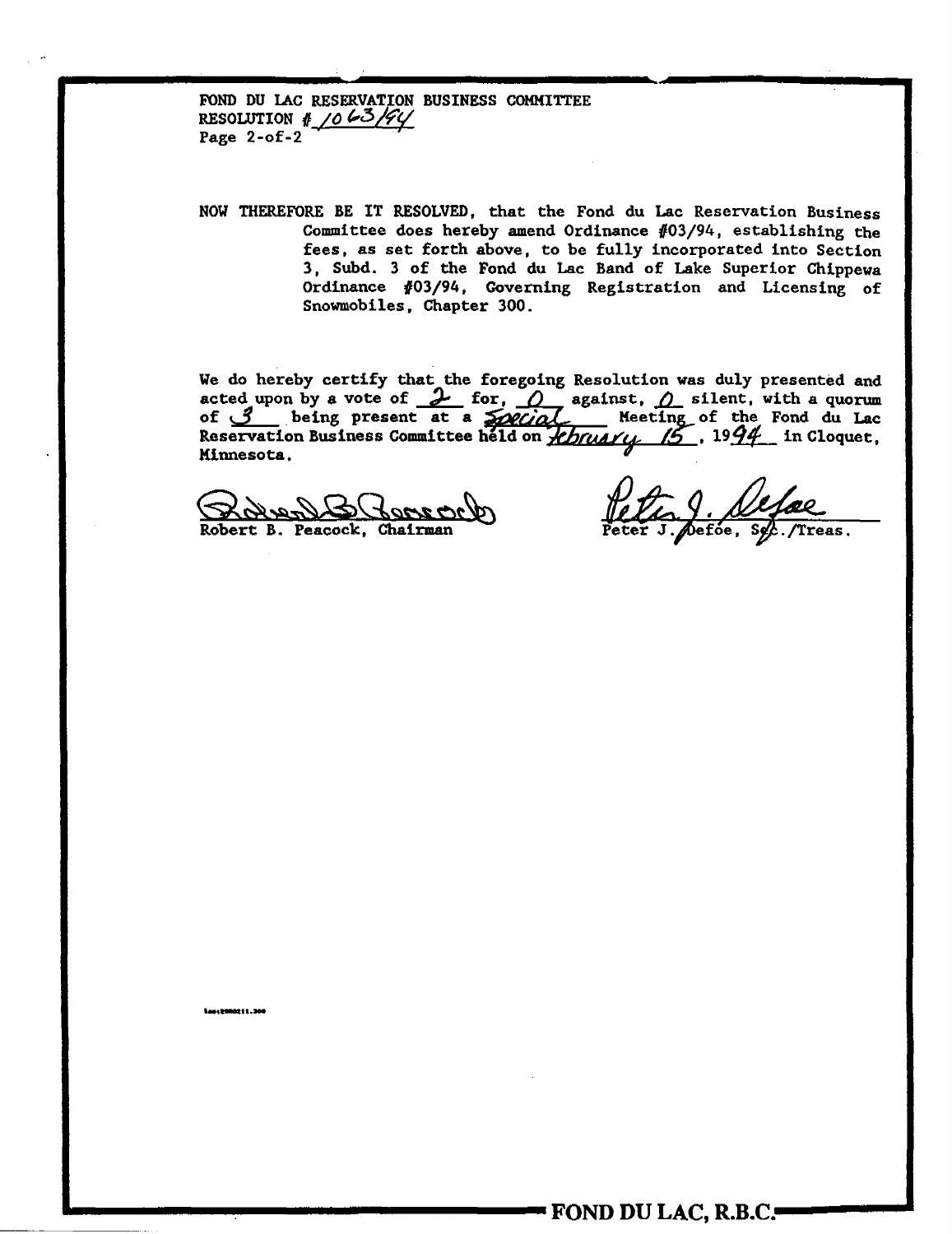# Fond du Lac Reservation Business Committee

*lOS* University Road, Cloquet. MN. 55720 Phone (218) 879-4593 Fax (218) 879-4146



O1ainnan Robert B. Peacock

SecretarylTrcasurer Peter J. Defoe

Dist. I Councilman OifroaRabideaux

Dist. II Councilman Darvold Blacketter

Dist. III Councilman George Dupuis

**Executive Director** L Jean Mulder

FOND DU LAC BAND OF LAKE SUPERIOR CHIPPEWA

FDL ORDINANCE  $#06/97$ 

### Amending the "Fond du Lac Snowmobile Licensing and Registration ordinance," FDL Ordinance #03/94, Chapter 300, Amended

WHEREAS, the Fond du Lac Reservation Business committee, pursuant to the authority granted by Article VI, Section 1(d) of the Minnesota Chippewa Tribe Constitution, and as recognized under Section 16 of the Indian Reorganization Act, 25 U.S.C. § 476, does hereby amend Fond du Lac Ordinance #03/94, Chapter 300, entitled the "Fond du Lac Snowmobile Registration and Licensing Ordinance, " as follows:

> section 1.1. Application. The provisions of Chapter 300 of the Fond du Lac Snowmobile Registration and Licensing ordinance, shall apply to owners of snowmobiles who are enrolled members of the Fond du Lac Band of Lake Superior Chippewa Minnesota -Chippewa -Tribe, and who reside within the boundaries of the Fond du Lac Reservation, and to snowmobiles owned and operated by the governing body of the Fond du Lac Band of Lake Superior Chippewa.

#### **CERTIFICATION**

We do hereby certify that the foregoing Ordinance *06/97,* was duly presented and adopted by Resolution #1128/97 by a vote of  $\frac{4}{2}$  for, <u>0</u> against, 0 silent, with a quorum of  $\frac{5}{2}$ being present at a special Meeting of the Fond du Lac Reservation Business Committee held on June 24. 1997, on the Fond du Lac Reservation.

Robert B. Peacock, Chairman

\All••,.....

 $\n *D*efoe,$ Peter  $J$ . Sec./Treas.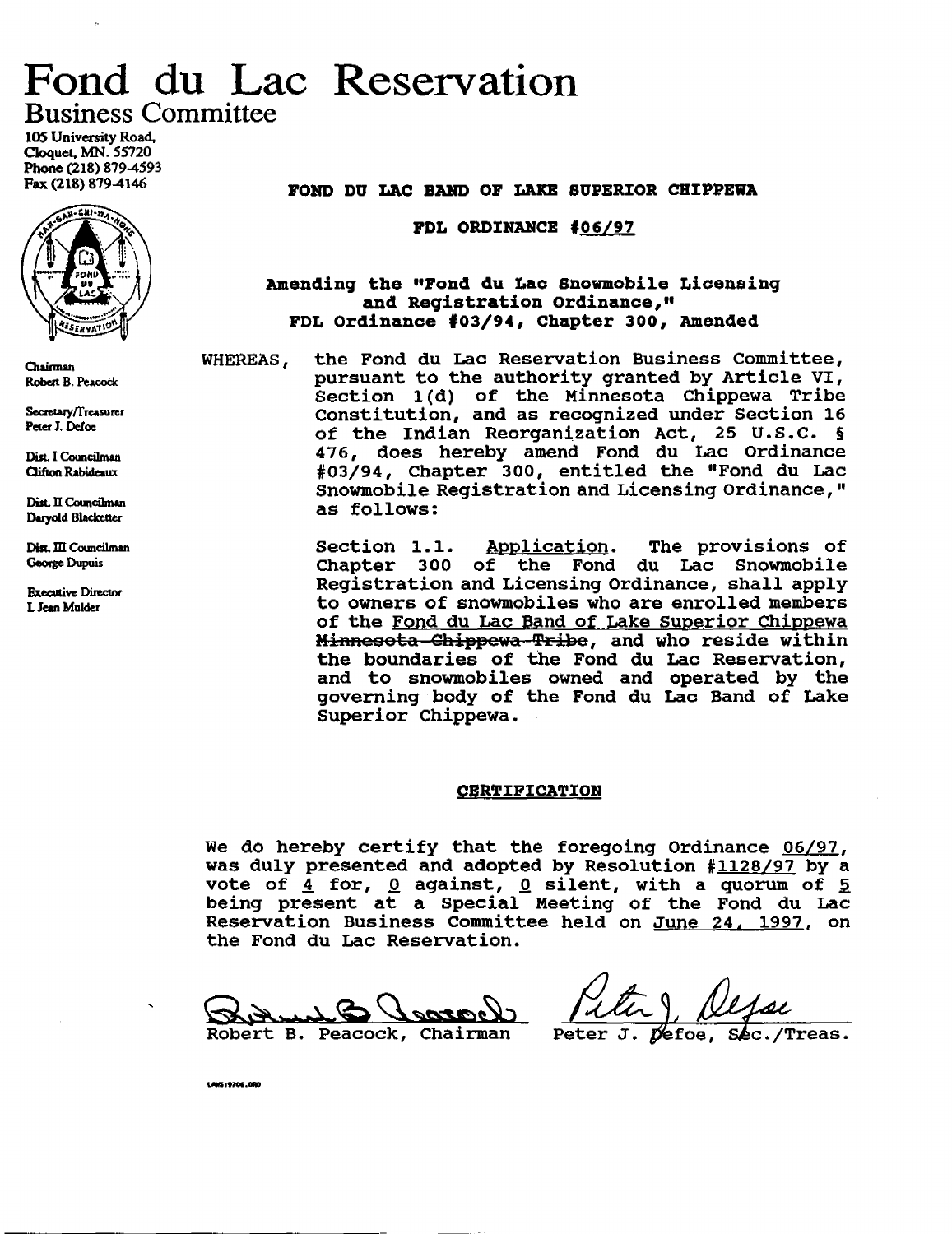# Fond du Lac Reservation'

Business Committee

lOS University Road. Cloquet, MN. 55720 Phone (218) 879-4593 Fax (218) 879-4146



Chairman Robert B. Peacock

Secretary/Treasurer Peter 1. Defoe

Dist. I Councilman Clifton Rabideaux

Dist. II Councilman Darvold Blacketter

Dist. III Councilman George Dupuis

**Executive Director** LJean Mulder

## RESOLUTION #1128/97

The Fond du Lac Reservation Business Committee, on behalf of the Fond du Lac Band of Lake Superior Chippewa, hereby enacts the following Resolution:

WHEREAS, the Fond du Lac Reservation is a sovereignty, created by the Treaty of September 30, 1854, 10 Stat. 1109, as the perpetual home of the Fond du Lac Band of Lake superior Chippewa, which possesses the inherent jurisdiction and<br>authority to exercise regulatory control regulatory control within the boundaries of the Fond du Lac Reservation: and

- WHEREAS, it is the sovereign obligation of the Fond du Lac Reservation Business Committee, as the Governing Body of the Fond du Lac Band, under the Indian Reorganization Act, 25 U.S.C. § 461 et seq., and in accordance with the Indian Self-Determination Act, 25 U.S.C. § 450 et seq., to assume the responsibilities of self government: and
- WHEREAS, the Fond du Lac Reservation Business committee, adopted the Fond du Lac Snowmobile Registration and Licensing Ordinance, FDL Ord. #03/94, regulating snowmobile registration and licensing within the 'boundaries of the Fond du Lac Reservation, by Resolution #1049/94, dated February 8, 1994: and
- WHEREAS, the Fond du Lac Reservation Business Committee has determined it to be in the best interests of the Fond du Lac Band to amend Section 1.1 "Application," as follows:

Section 1.1. Application. The provisions of Chapter 300 of the Fond du Lac Snowmobile Registration and Licensing Ordinance, shall<br>apply to owners of snowmobiles who are apply to owners of snowmobiles who are enrolled members of the Fond du Lac Band of Lake Superior Chippewa Minnesota Chippewa **Tribe, and who reside within the boundaries of<br>the Fond du Lac Reservation, and to** u Lac Reservation, and to<br>owned and operated by the snowmobiles governing body of the Fond du Lac Band of Lake superior Chippewa.